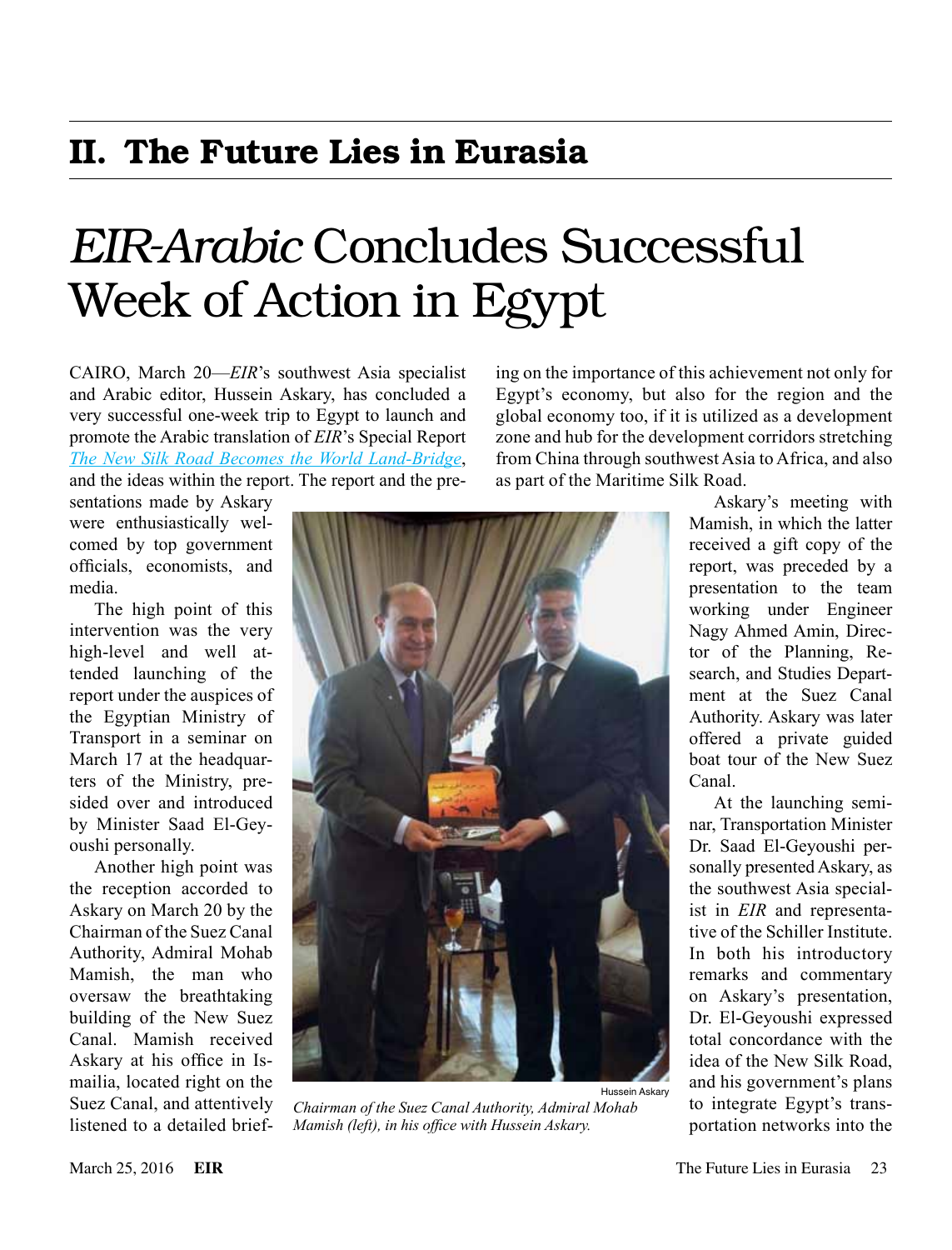

*Transportation Minister Dr. Saad El-Geyoushi (left) and Hussein Askary at seminar at the Transportation Ministry.*



*Hussein Askary (right) presents former Egyptian Prime Minister Esam Sharaf with a copy of the Arabic language version of the Land-Bridge Report. Sharaf had just returned from a long visit to China, and said that the New Silk Road-style projects are "development corridors that can transform all societies" that the projects reach.*

New Silk Road dynamic. He also took the opportunity to announce that the Egyptian government is intending to invest one trillion Egyptian Pounds (\$100 billion) in roads and railways, not only to develop Egypt's transportation network, but also to connect Egypt to Asia and most importantly to Africa to its south, in a 50,000 km network.

The packed hall at the Ministry included top experts and advisors of the ministry and other institutions, and several Egyptian TV and newspapers. Interestingly, the Chinese Arabic TV channel CCTV-Arabic, was present and taped an interview with Askary. Two other TV channels also interviewed Askary.

#### **Sharaf's Evaluation**

Two other seminars were organized, one by the Egyptian Society of Engineers (founded in 1920), and another at the Cairo Great Library, which was attended by former Egyptian Prime Minister Dr. Esam Sharaf (also a former Minister of Transport in several Egyptian governments), who was the main commentator on Askary's presentation of the New Silk Road concept. Sharaf expressed his agreement with not only the economic and scientific aspects of the presentation and the report, of which he received a copy, but also with the political, strategic, and cultural aspects too.